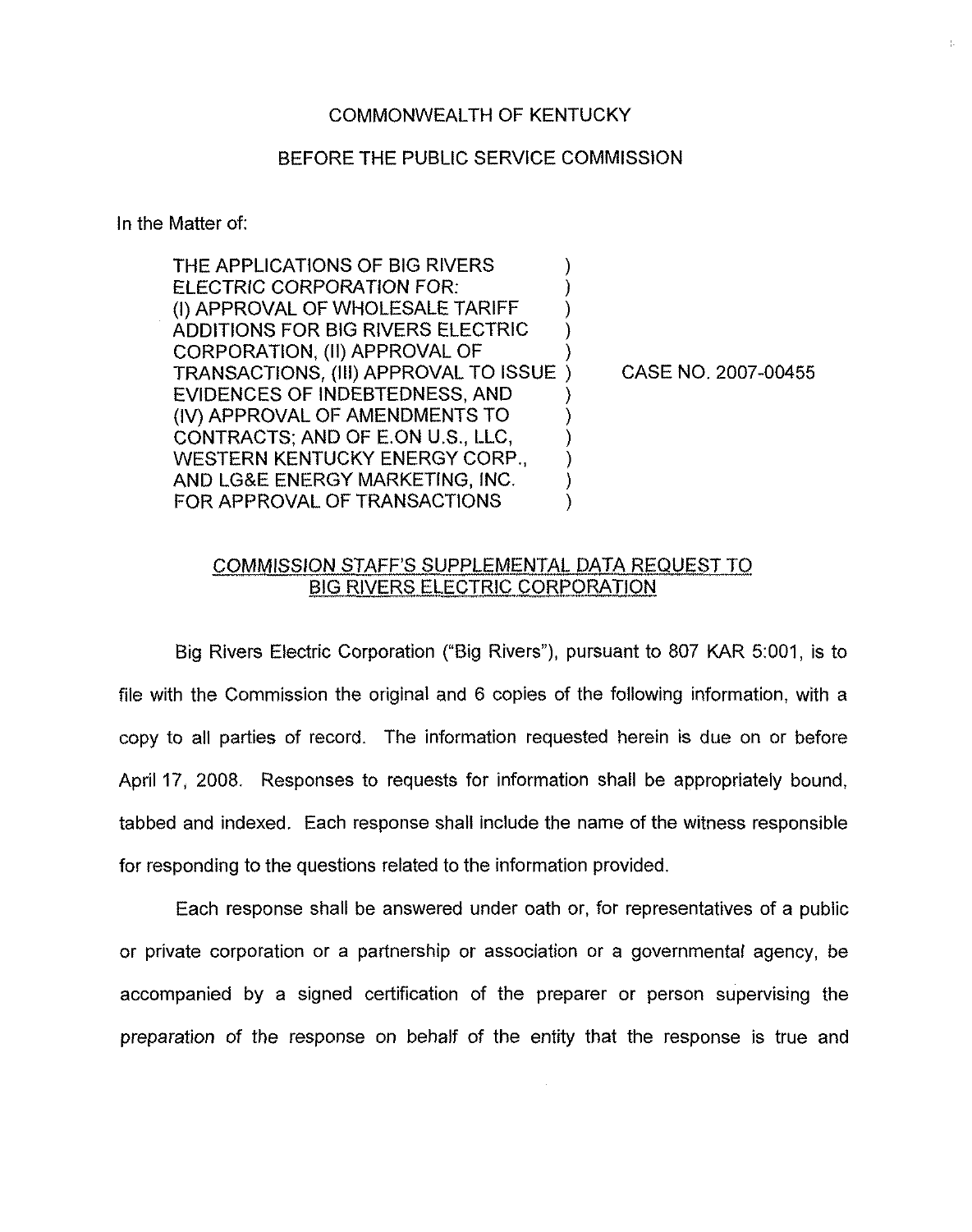accurate to the best of that person's knowledge, information, and belief formed after a reasonable inquiry.

Big Rivers shall make timely amendment to any prior responses if it obtains information which indicates that the response was incorrect when made or, though correct when made, is now incorrect in any material respect. For any requests to which Big Rivers fails or refuses to furnish all or part of the requested information, it shall provide a written explanation of the specific grounds for its failure to completely and precisely respond.

Careful attention should be given to copied material to ensure that it is legible. When the requested information has been previously provided in this proceeding in the requested format, reference may be made to the specific location of that information in responding to this request. When applicable, the requested information shall be separately provided for total company operations and jurisdictional operations,

1. Provide an original and 3 copies of Big Rivers' 2008-2010 Production Work Plan and its 2008-2010 Business Plan or indicate where in the record each of these documents is iocated.

2. Are there any data or projections contained in Big Rivers' 2008-2010 Production Work Plan or its 2008-2010 Business Plan that differ from the data or projections incorporated into Big Rivers' Unwind Financial Model filed as Exhibit 8 to the Joint Application ("Exhibit 8") in this case? If yes, explain in detail each difference and file revised copies of Exhibit 8 which reflect those differences.

Ł.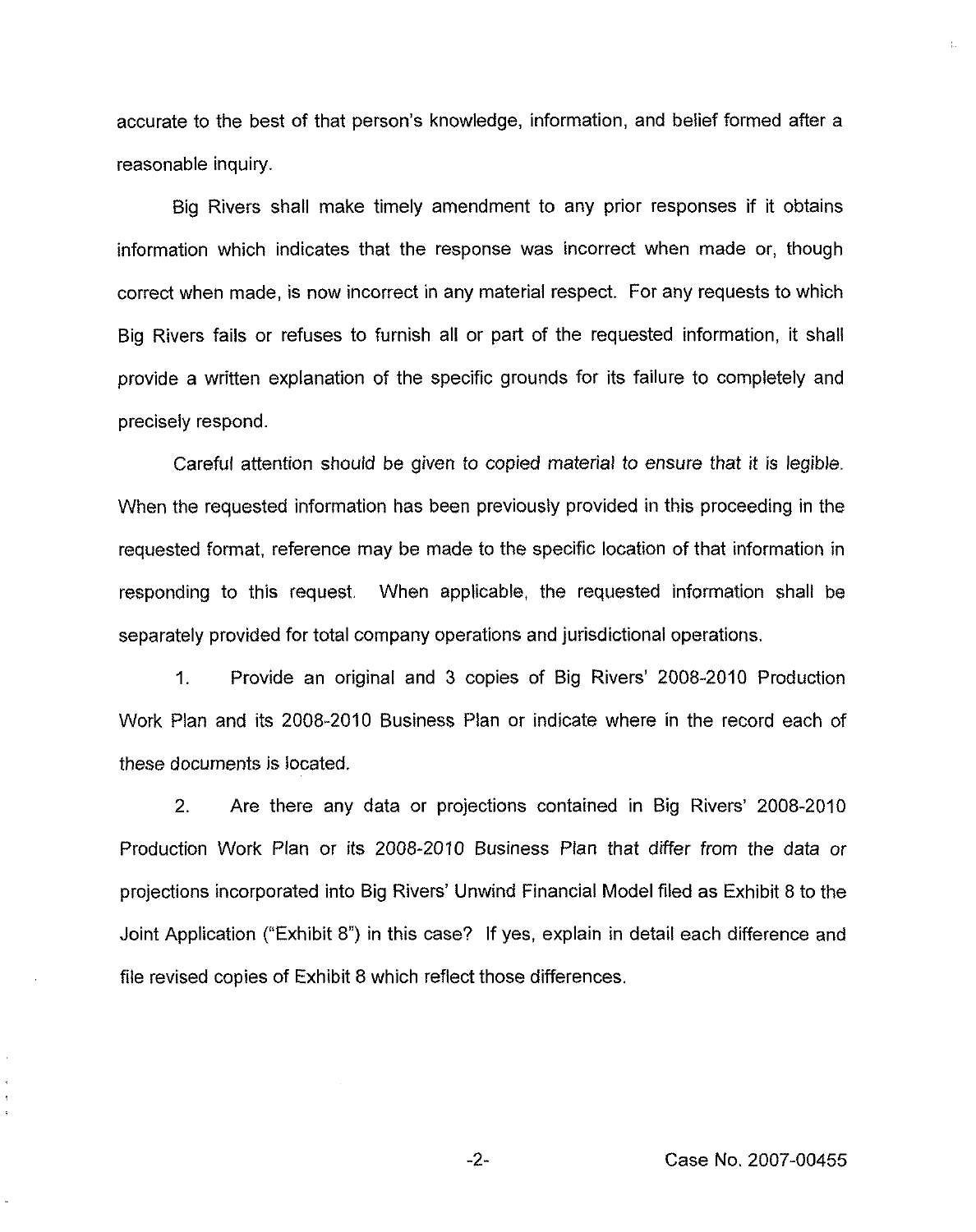3. a. For each of the following factors, state whether or not Exhibit 8 reflects the actual historic experience of Western Kentucky Energy Corp, derived from operating the Big Rivers' generating units:

- (1) Heat rate (i.e., Btu/kWh}.
- (2) Net capacity factor,
- (3) Equivalent availability factor,
- (4) Equivalent forced outage rate.

b. If yes, provide documentation of the actual historic experience for each generating unit or indicate where in the record the documentation is located.

c. If no, provide a detailed analysis of the basis for the projections, including an explanation of each assumption used, and indicate who prepared each projection.

4. Refer to Big Rivers' response to Commission Staff's Initial Data Request, item 46, lines 10-13.

a, Explain in detail how the negotiated base fuel cost, rather than the total fuel cost (i.e., base fuel plus fuel adjustment clause ("FAC"), drives the unwind transaction.

b. Explain in detail why the base fuel cost cannot be changed without affecting the other terms of the transaction and the economies of the unwind if any change in the base fuel cost is accompanied by an identical, but opposite, change in the FAC such that the sum of the base fuel and FAC before the change is the same as the sum after the change.

 $-3-$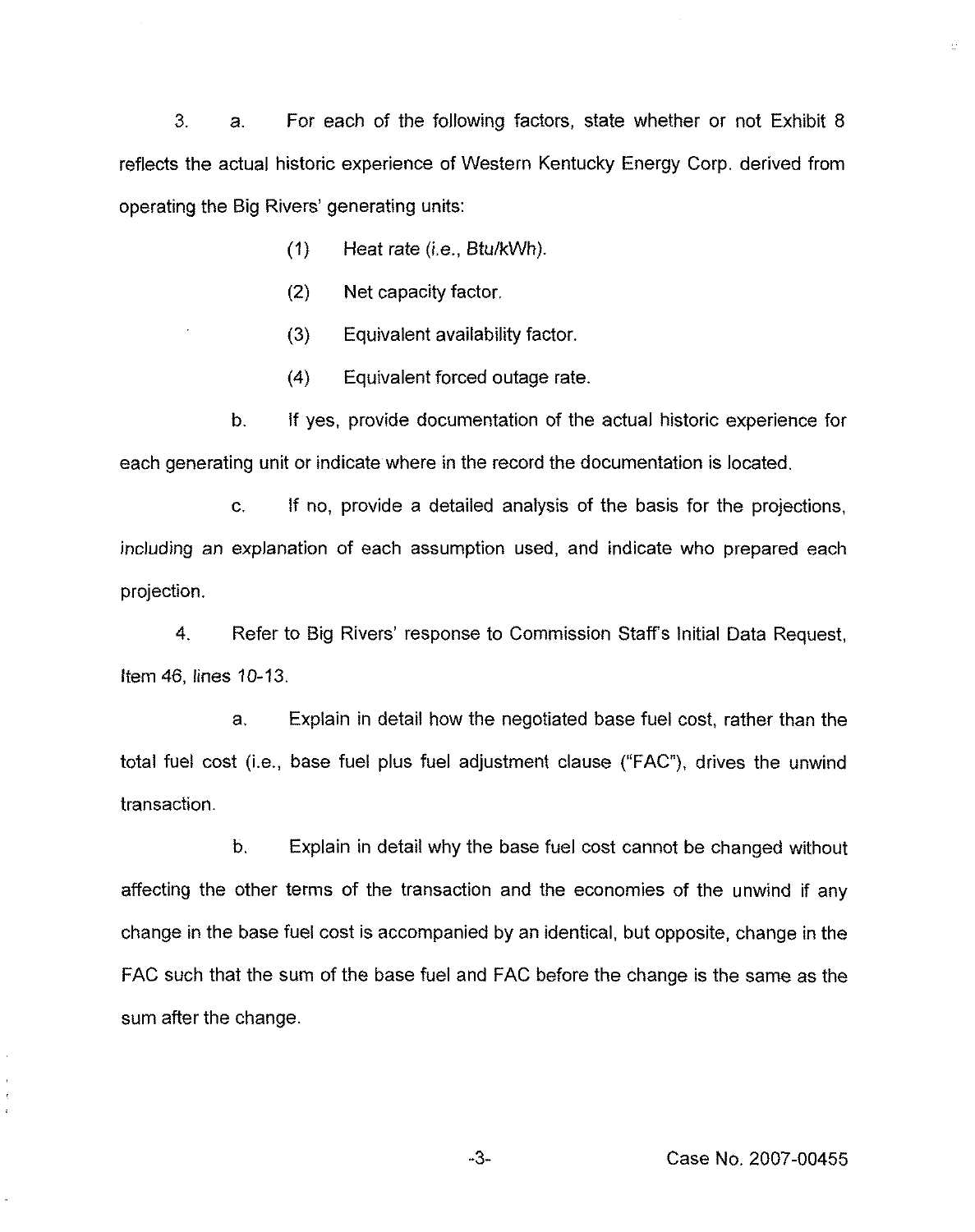5, Concerning environmental compliance capital expenditures,

a. Specifically identify and describe all environmental compliance capital expenditures included in Exhibit 8 of the Application.

b. Does Big Rivers expect to incur any additional environmental compliance capital expenditures that have not been incorporated into the Unwind Financial Model? If yes, specifically identify and describe each additional environmental compliance capital expenditure anticipated.

c. State whether or not the answer io part {b) above is subject to change based on the final engineering due diligence study. If yes, state when the final engineering due diligence study will be completed.

6. Refer to Big Rivers' response to Commission Staff's Initial Data Request, Item 43(c). In the response, Big Rivers states, "Much of this impact is due to the fact that market value of each allowance is projected to diminish as the ratio of  $SO_2$ allowances to tons mitigated increases in 2010 and 2015."

a. Explain in detail the rationale for the assumption that the market value of emission allowances wil! decrease as the surrender ratio of allowances increases.

b. Assume for purposes of this question that the market price of one SO<sub>2</sub> emission allowance in both 2009 and 2010 is \$500/ton emitted. Does Big Rivers agree that if it had to purchase allowances in 2009 and 2010 to cover the emission of one ton of sulfur dioxide, that in 2009 it wouid cost \$500 and in 2010 in \$1,000? Explain the response.

 $\frac{1}{4}$ 

 $-4-$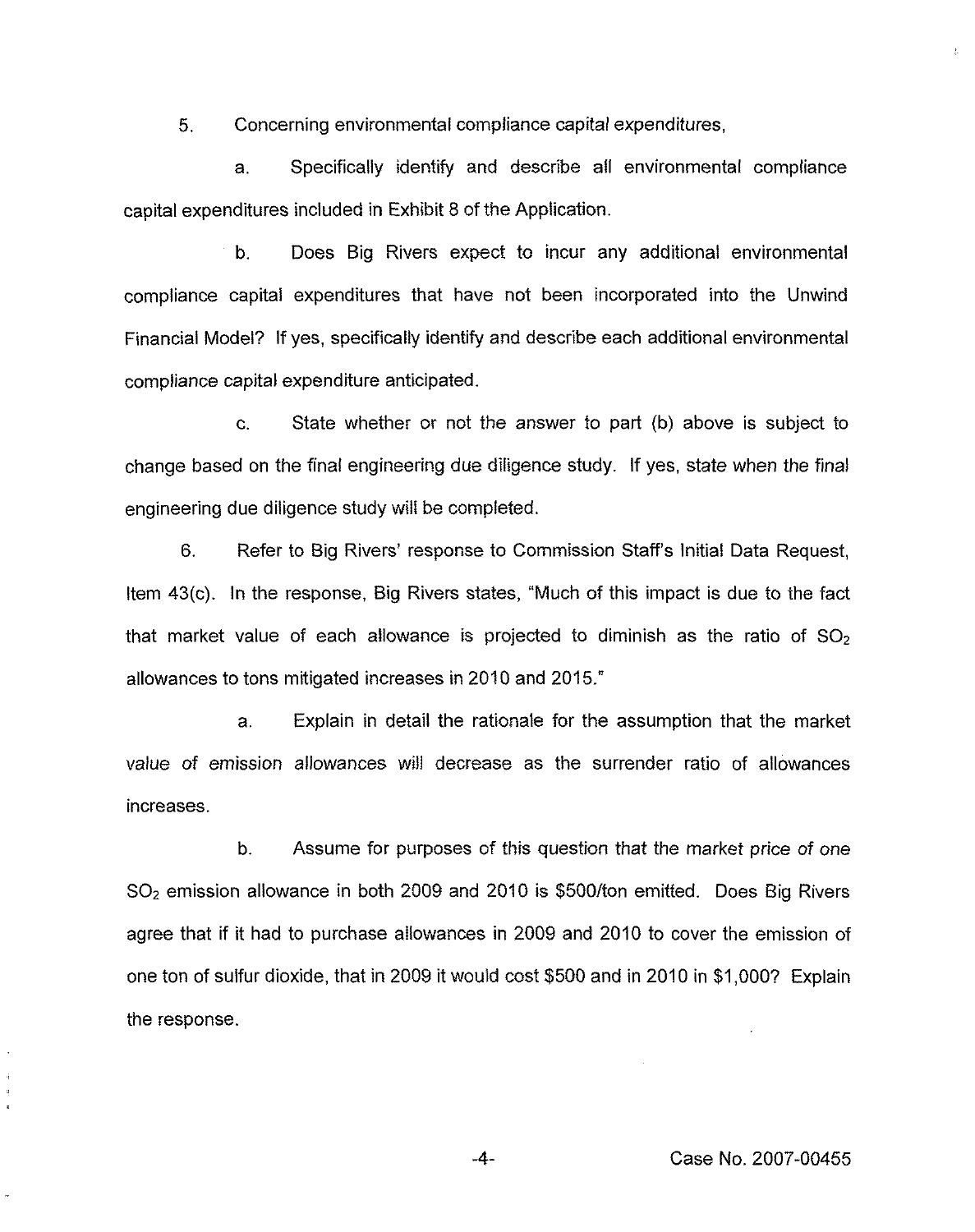7. Refer to Big Rivers' response to the Attorney General's Initial Data Request, Item 64, the Global insight "Price Outlook for Coal Delivered to BREC Plants," page 25. The following chart compares the  $SO<sub>2</sub>$  allowance price forecast from Global Insight with a  $SO<sub>2</sub>$  allowance price forecast included in a document filed by Kentucky Utilities Company ("KU") in Case No. 2004-00426<sup>1</sup> entitled "Update to the 2004  $SO_2$ Compliance Strategy for E.ON U.S., Subsidiaries Kentucky Utilities and Louisville Gas and Electric, March 2008." All prices are "Nominal \$/ton" and not adjusted to reflect the surrender ratio for allowances.

| Forecast by    | 2008  | 2009  | 2010  | 2011    | 2012    | 2013    | 2014    | 2015    |
|----------------|-------|-------|-------|---------|---------|---------|---------|---------|
| Global Insight | \$778 | \$853 | \$881 | \$818   | \$792   | \$747   | \$787   | \$907   |
| KU             | \$457 | \$455 | \$480 | \$624   | \$649   | \$673   | \$733   | \$794   |
|                |       |       |       |         |         |         |         |         |
| Forecast by    | 2016  | 2017  | 2018  | 2019    | 2020    | 2021    | 2022    | 2023    |
| Global Insight | \$759 | \$618 | \$357 | \$146   | \$137   | \$134   | \$111   | \$105   |
| KU             | \$855 | \$916 | \$977 | \$1.038 | \$1,099 | \$1,160 | \$1,221 | \$1,282 |

a. Does Big Rivers agree that there appear to be significant

differences between the Global Insight and KU allowance price forecasts?

<sup>&</sup>lt;sup>1</sup> Case No. 2004-00426, The Application of Kentucky Utilities Company for a Certificate of Public Convenience and Necessity to Construct Flue Gas Desuifurization Systems and Approval of Its 2004 Compliance Plan for Recovery by Environmental Surcharge, final Order dated June 20, 2005. The update study was filed with the Commission on March 31, 2008. The referenced update study can be found on the Commission's Website at http://psc.ky.gov/pscscf/2004%20cases/2004-00426/KU Response 033108.pdf. The emission allowance prices can be found on page 32 of 64 at this link,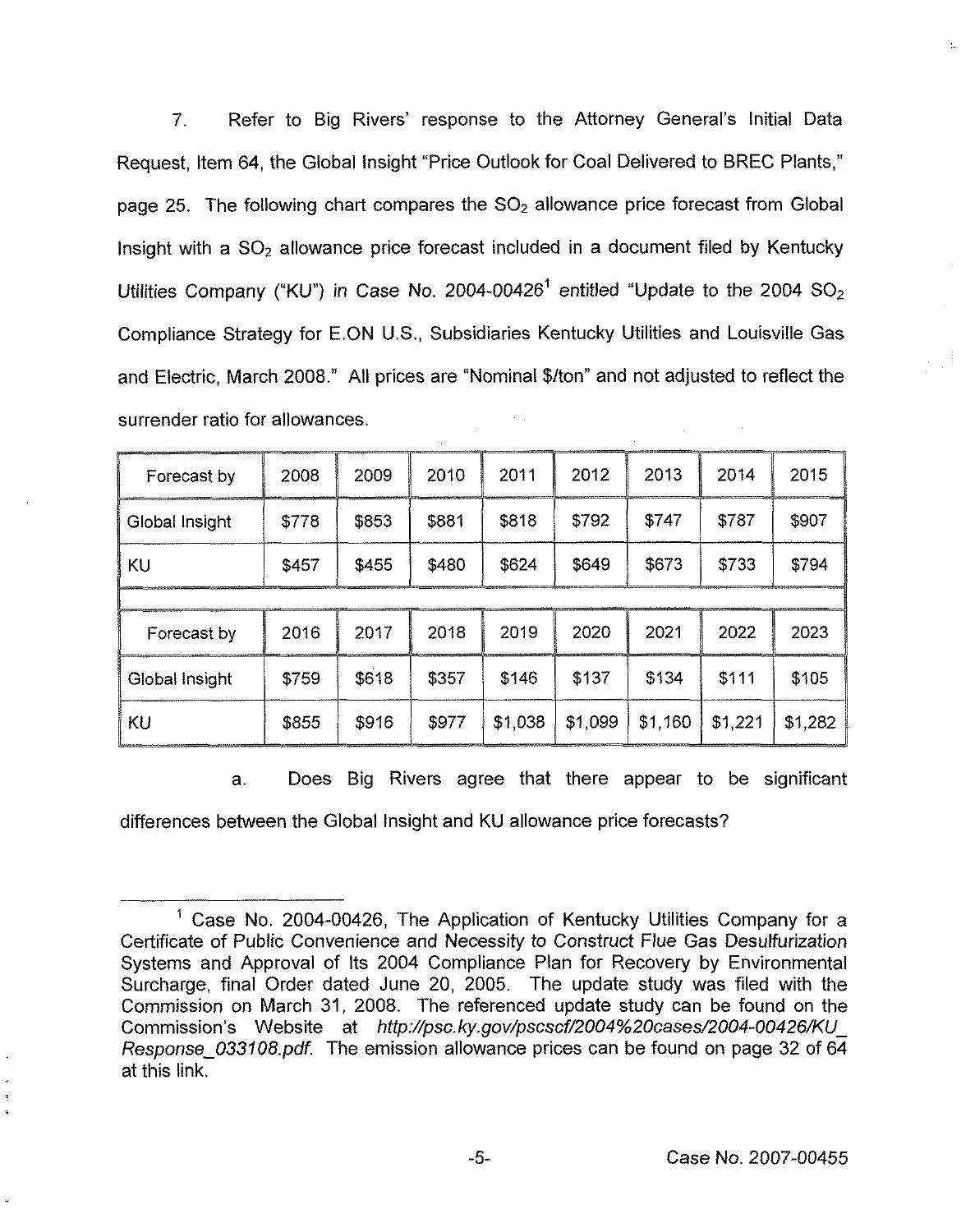b. If the Global insight prices shown above are not its most recent price forecast, provide the most recent price forecast for 2008 to 2023.

c. Big Rivers' Unwind Financial Model anticipates that it will be selling excess  $SO<sub>2</sub>$  emission allowances from 2008 through 2014, and then purchasing  $SO<sub>2</sub>$ emission allowances from 2015 through 2023. If KU's forecast of prices is correct and Big Rivers goes forward with the strategy of selling all excess allowances, does Big Rivers agree that compared to the analysis based on the Global Insight forecast it could receive less revenue from the allowance sales and incur significantly higher costs when purchasing allowances? Explain the response.

d. Does Big Rivers agree that there are risks associated with either forecast as to which forecast accurately reflects future allowance prices?

e. Given these risks, explain why Big Rivers believes it is reasonable to assume the risk that allowance prices will generally be higher through 2015 and then steadily declining from 2016 to 2023.

8. Refer to Big Rivers' First Amendment and Supplement to Application, tendered for filing on March 31, 2008 ("First Amended Application") page 8, lines 18 to 22. Exactly how many years does Big Rivers reasonably expect to have within which it will be required to issue public debt?

9. Refer to the First Amended Application, page 12, lines 8 to 10.

a. How much will Big Rivers be required to pay to Bank of America Leasing to terminate the defeased lease transactions?

b, Has this payment already been incorporated into an exhibit of the Application? If yes, state where the payment is reflected.

Case No. 2007-00455

長

 $-6-$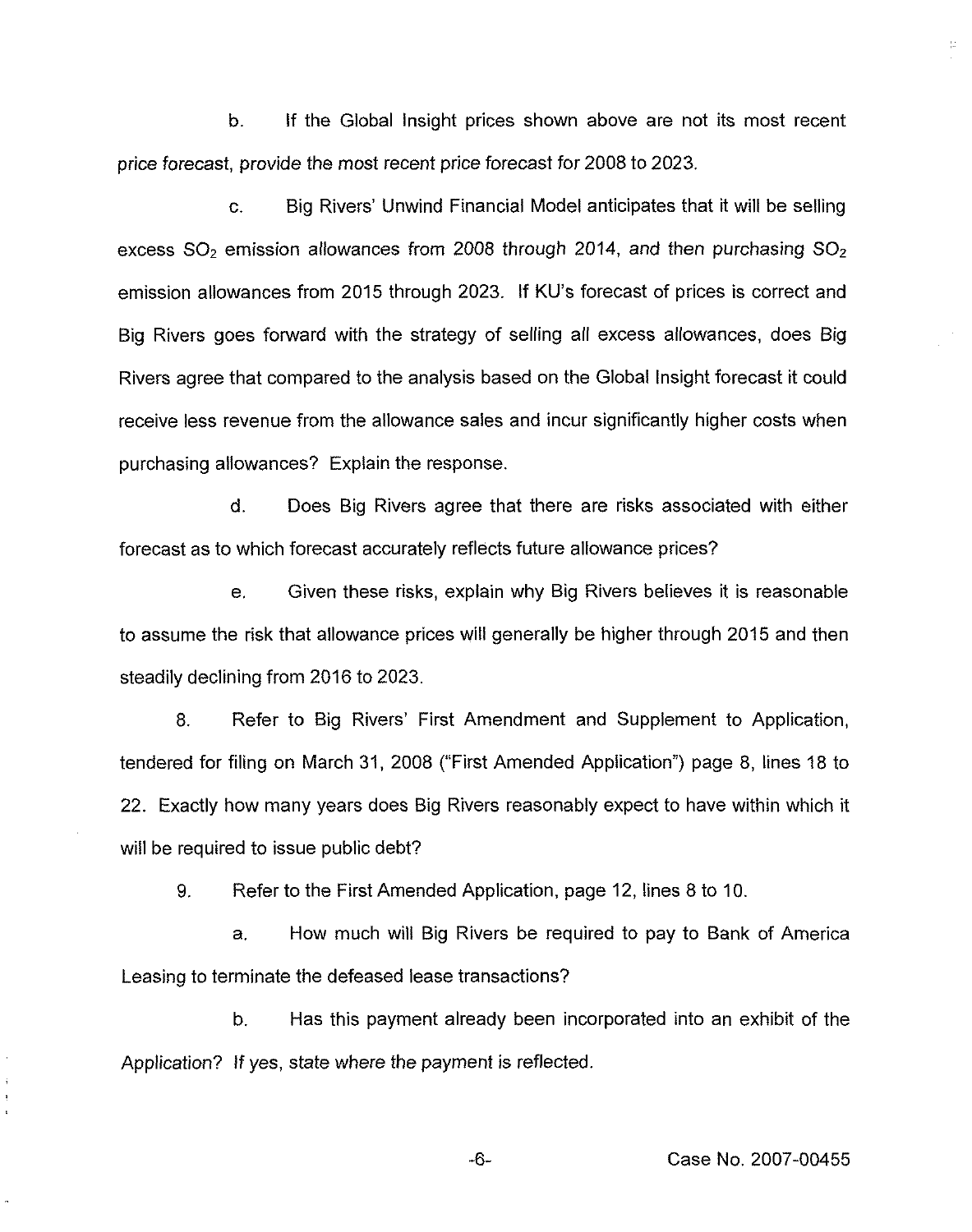10. Explain in detail the current status of Big Rivers' efforts to obtain a credit rating. Include a discussion of the remaining steps that must be taken to obtain that rating, the expected date to complete each remaining step, and the date that the rating is reasonably expected to be obtained.

11. Refer to Big Rivers' First Amendment and Supplement to Application filed on March 31, 2008, paragraphs 20 through 30. For each of the documents listed below, state when Big Rivers anticipates it will be filing a draft version of the document for Commission examination. In addition, for each of the documents listed below, state when Big Rivers anticipates it will be filing the final version of the document for Commission review and approval.

a. Paragraph 20 —The Creditor Consent, Termination, and Release Agreement.

b. Paragraph 21 —The Recordable Short Form Releases of Mortgage and Intercreditor Agreement.

c. Paragraph 22 —The Indenture.

d. Paragraph 23 —The New Intercreditor Agreement.

e. Paragraph 25 – Documents to Terminate the FBR-1 Statutory Trust and the FBR-2 Statutory Trust.

f. Paragraph 28 — The Amended and Restated Stock Pledge Agreement.

g. Paragraph 29 —The Amendment to Qualifying Swap and the Amendment to Big Rivers Swap.

-7- Case No. 2007-00455

 $\frac{1}{4} \omega$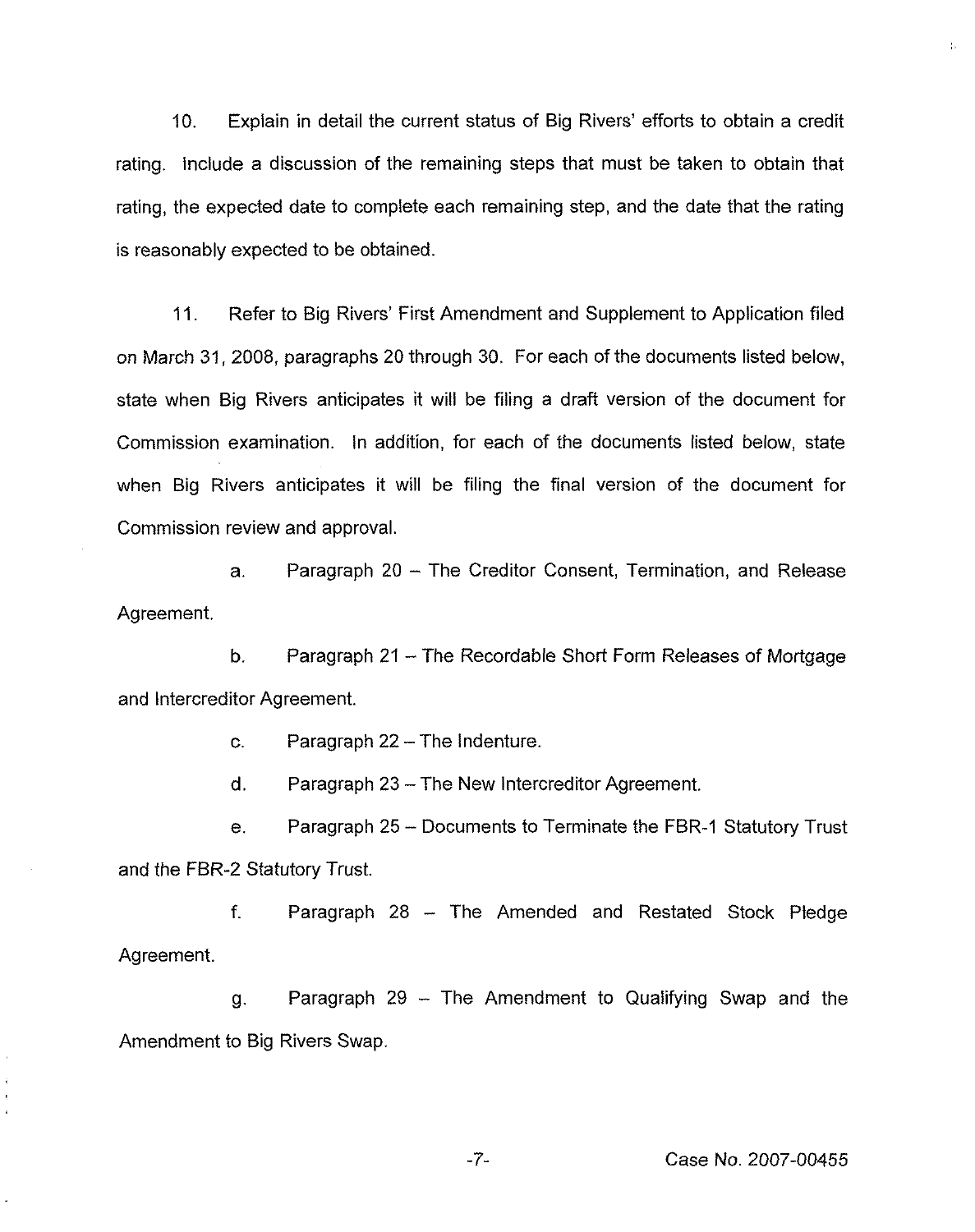h. Paragraph 30 —Three Escrow Agreements associated with the PBR-1, PBR-2, and PBR-3 Transactions.

12. State the dates that Big Rivers anticipates filing each of the following with the Commission:

a. The report prepared for Big Rivers of due diligence on the generating units.

b. Evidence of an investment-grade credit rating,

c. The terms and conditions of an agreement with Henderson Municipal Power and Light consenting to the Unwind Transaction.

d. The terms and conditions of the RUS agreement(s) consenting to the Unwind Transaction and any debt deferrals, restructuring, refinancing, and lien accommodations.

e. The terms and conditions of each agreement with the non-RUS creditors that must consent to the Unwind Transaction.

f. An updated version of the Unwind Financial Model which reflects all known changes not previously incorporated, including but not limited to the financial impacts of the agreements enumerated above and in Item 11 above.

13. Refer to the Joint Response to the Attorney General"s Supplemental Request For Information to the Member Cooperatives, filed on March 6, 2008. Contained therein is an exhibit titled, "Proposed Transaction —Updated Economics, 8/07 Base Case—Rate Comparison," <sup>a</sup> copy of which is attached hereto as Appendix A. Is it true that in 2023, Big Rivers' non-smelter member blend effective rate would be \$40.66 without the Unwind Transaction, as per the "Existing Transaction Rates" shown in

Y.

-8-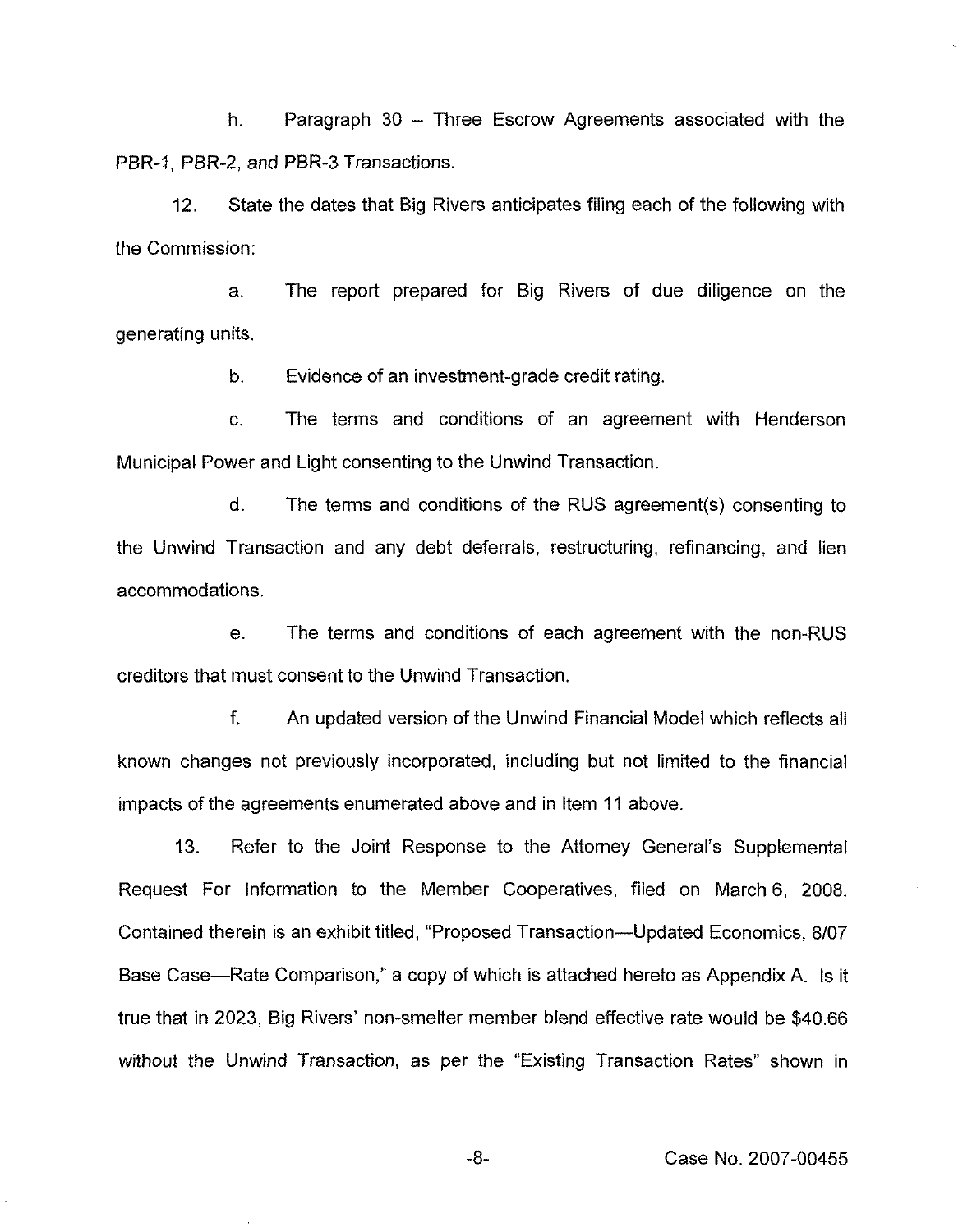Appendix A, and \$51.64 with the Unwind Transaction, as per the Joint Application page 4 of 37, line 85? If no, explain in detail what these rates/represent.

 $\mathcal{U}$ 

Stephanie Stumbo Executive Director Public Service Commission  $P.$ O. Box 615 Frankfort, KY 40602

DATED: April 10, 2008

cc: Parties of Record

 $\overline{1}$ 

 $\ddot{\phantom{a}}$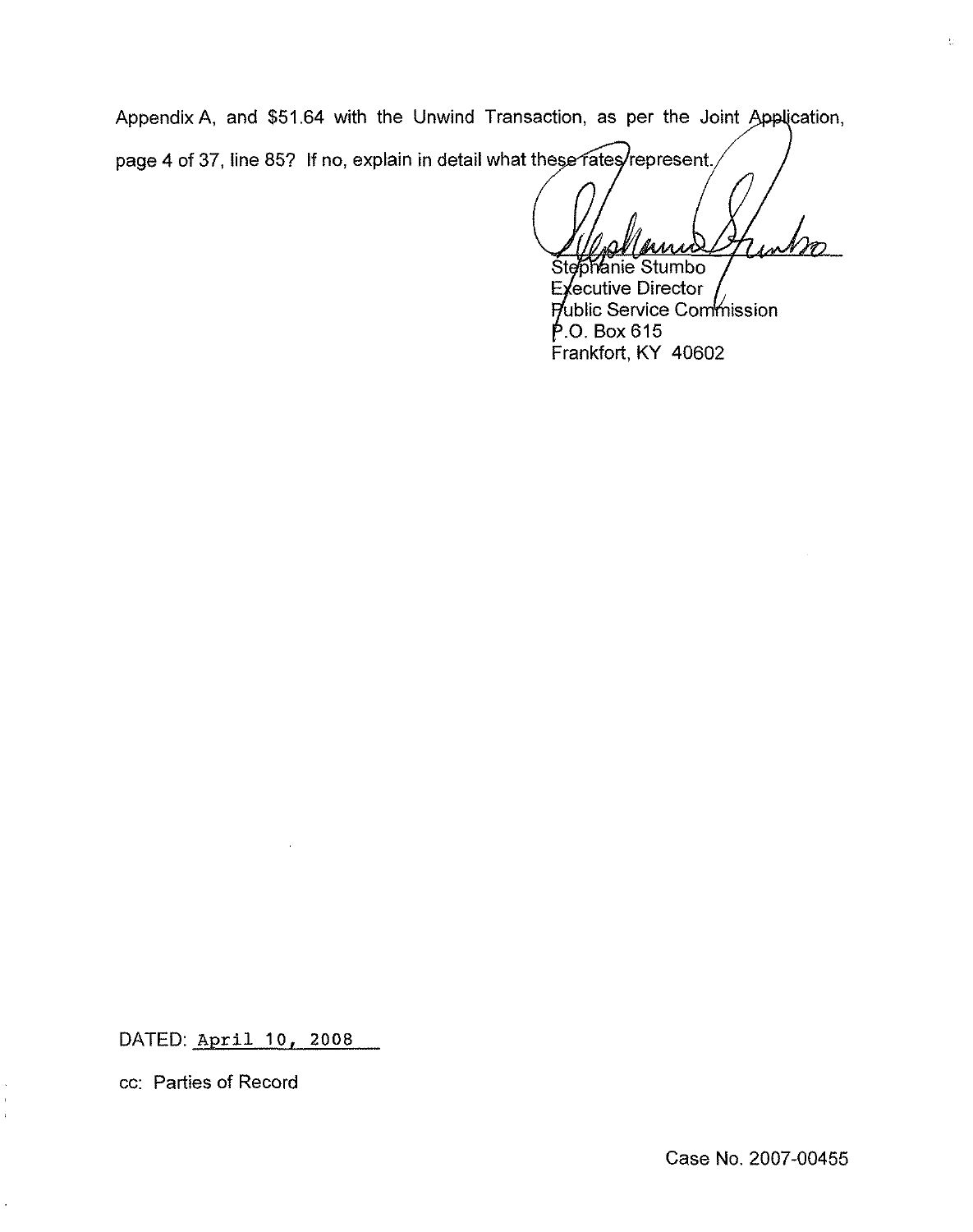## APPENDIX A

 $\frac{1}{16}$ 

## APPENDIX TO A DATA REQUEST OF THE KENTUCKY PUBLIC SERVICE COMMISSION IN CASE NO. 2007-00455 DATED APRIL 10, 2008

 $\mathfrak{i}$